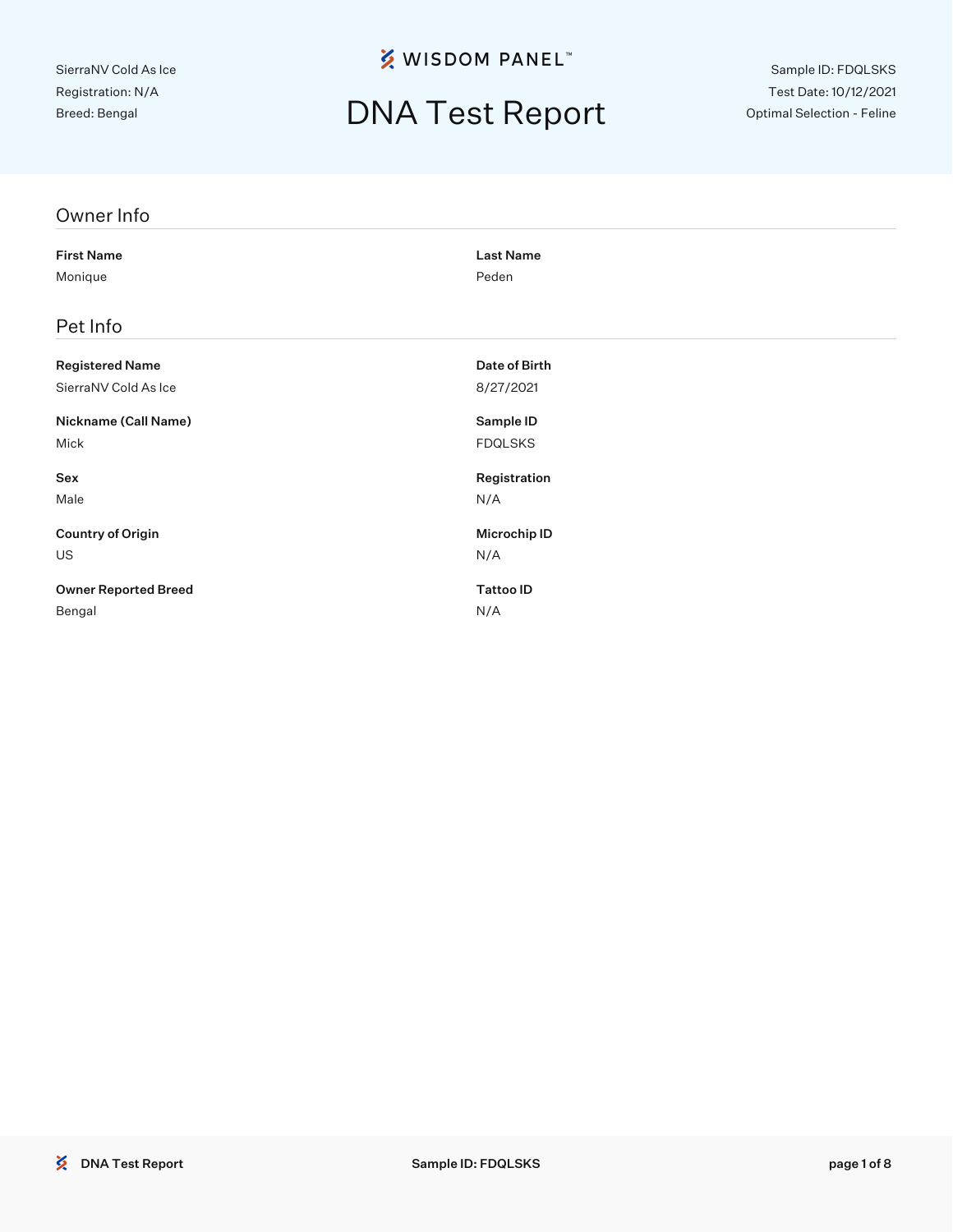## DNA Test Report

Sample ID: FDQLSKS Test Date: 10/12/2021 Optimal Selection - Feline

### Genetic Diversity (Heterozygosity)

### Mick's Percentage of Heterozygosity **Nick** and Typical Range for Bengals

Mick's genome analysis shows an average level of genetic heterozygosity when compared with other Bengals.

33% 31 - 36%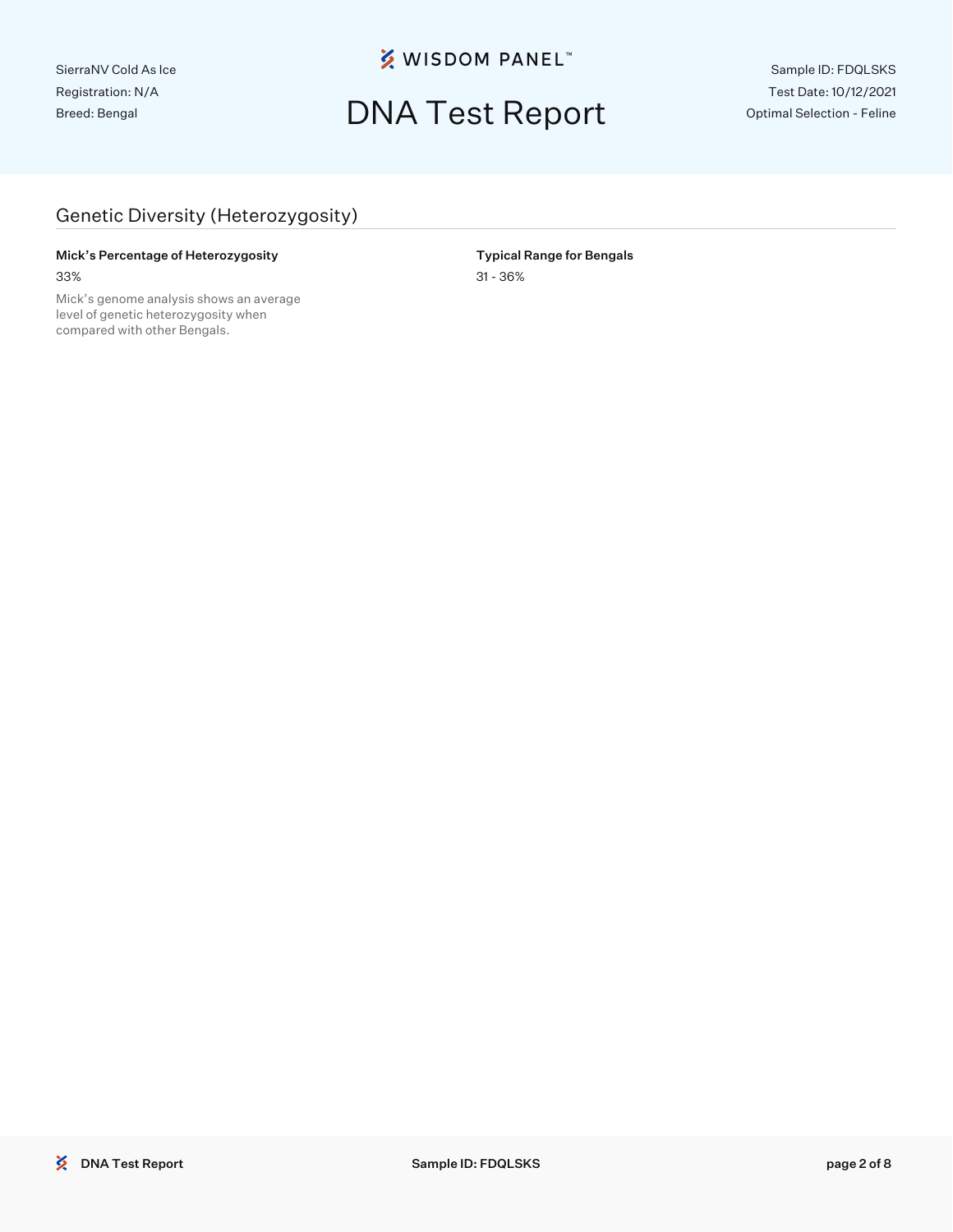SierraNV Cold As Ice Registration: N/A Breed: Bengal

## **※ WISDOM PANEL**™

## DNA Test Report

Sample ID: FDQLSKS Test Date: 10/12/2021 Optimal Selection - Feline

#### Health Conditions Known in This Breed

| <b>Genetic Condition</b>                                                | Gene          | <b>Risk Variant</b> | Copies              | Result         |
|-------------------------------------------------------------------------|---------------|---------------------|---------------------|----------------|
| Pyruvate Kinase Deficiency                                              | <b>PKLR</b>   | G > A               | $\mathbf{1}$        | <b>Notable</b> |
| Progressive Retinal Atrophy (Discovered in the Abyssinian)              | <b>CEP290</b> | T > G               | $\circ$             | Clear          |
| Progressive Retinal Atrophy (Discovered in the Bengal)                  | KIF3B         | G > A               | 0                   | Clear          |
| <b>Other Conditions Tested</b>                                          |               |                     |                     |                |
| <b>Genetic Condition</b>                                                | Gene          | <b>Risk Variant</b> | Copies              | Result         |
| Factor XII Deficiency (Variant 2)                                       | F12           | Deletion            | 1                   | Notable        |
| Acute Intermittent Porphyria (Variant 1)                                | <b>HMBS</b>   | Deletion            | O                   | Clear          |
| Acute Intermittent Porphyria (Variant 2)                                | <b>HMBS</b>   | G > A               | $\mathsf O$         | Clear          |
| Acute Intermittent Porphyria (Variant 3)                                | <b>HMBS</b>   | Insertion           | $\circ$             | Clear          |
| Acute Intermittent Porphyria (Variant 4)                                | <b>HMBS</b>   | Deletion            | 0                   | Clear          |
| Acute Intermittent Porphyria (Variant 5)                                | <b>HMBS</b>   | G > A               | $\circ$             | Clear          |
| Autoimmune Lymphoproliferative Syndrome                                 | <b>FASL</b>   | Insertion           | 0                   | Clear          |
| Burmese Head Defect (Discovered in the Burmese)                         | ALX1          | Deletion            | 0                   | Clear          |
| Chediak-Higashi Syndrome (Discovered in the Persian)                    | <b>LYST</b>   | Insertion           | 0                   | Clear          |
| Congenital Adrenal Hyperplasia                                          | CYP11B1       | G > A               | 0                   | Clear          |
| Congenital Erythropoietic Porphyria                                     | <b>UROS</b>   | G > A               | 0                   | Clear          |
| Congenital Myasthenic Syndrome (Discovered in the Devon Rex and Sphynx) | COLQ          | G > A               | O                   | Clear          |
| Cystinuria Type 1A                                                      | SCL3A1        | C > T               | O                   | Clear          |
| Cystinuria Type B (Variant 1)                                           | SCL7A9        | C > T               | $\hbox{O}$          | Clear          |
| Cystinuria Type B (Variant 2)                                           | SCL7A9        | G > A               | $\mathsf O$         | Clear          |
| Cystinuria Type B (Variant 3)                                           | SCL7A9        | T > A               | $\mathsf{O}\xspace$ | Clear          |
| Dihydropyrimidinase Deficiency                                          | <b>DPYS</b>   | G > A               | $\mathsf O$         | Clear          |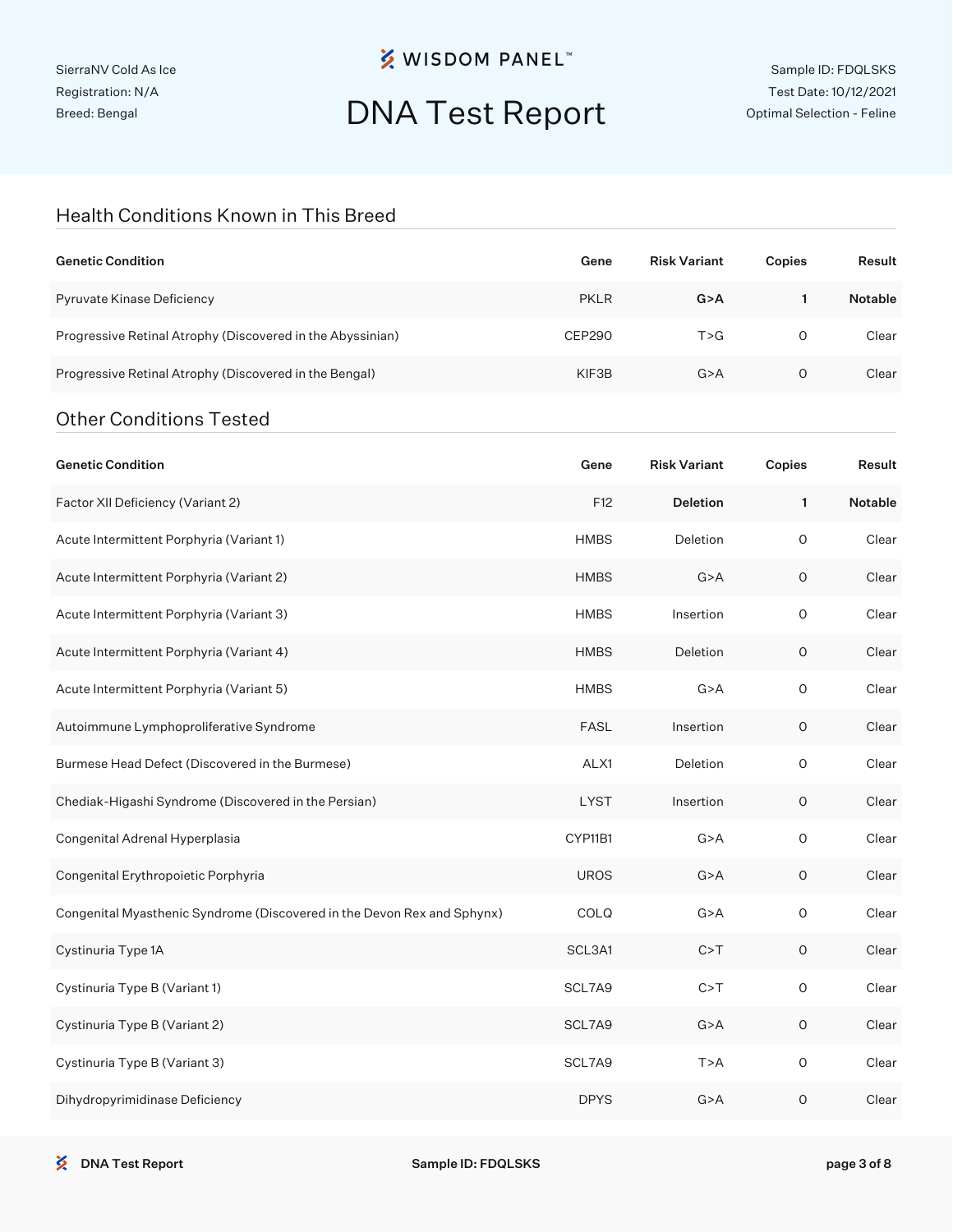# DNA Test Report

#### Other Conditions Tested (continued)

| <b>Genetic Condition</b>                                               | Gene           | <b>Risk Variant</b> | Copies              | Result |
|------------------------------------------------------------------------|----------------|---------------------|---------------------|--------|
| Earfold and Osteochondrodysplasia (Discovered in the Scottish Fold)    | TRPV4          | G > T               | $\circ$             | Clear  |
| Factor XII Deficiency (Variant 1)                                      | F12            | Deletion            | $\circ$             | Clear  |
| Familial Episodic Hypokalemic Polymyopathy (Discovered in the Burmese) | WNK4           | C > T               | $\mathsf O$         | Clear  |
| Glutaric Aciduria Type II                                              | <b>ETFDH</b>   | T > G               | $\circ$             | Clear  |
| Glycogen Storage Disease (Discovered in the Norwegian Forest Cat)      | GBE1           | Insertion           | 0                   | Clear  |
| GM1 Gangliosidosis                                                     | GLB1           | G > C               | $\circ$             | Clear  |
| GM2 Gangliosidosis                                                     | GM2A           | Deletion            | $\mathsf O$         | Clear  |
| GM2 Gangliosidosis Type II (Discovered in Domestic Shorthair cats)     | <b>HEXB</b>    | Insertion           | $\circ$             | Clear  |
| GM2 Gangliosidosis Type II (Discovered in Japanese domestic cats)      | <b>HEXB</b>    | C > T               | $\mathsf O$         | Clear  |
| GM2 Gangliosidosis Type II (Discovered in the Burmese)                 | <b>HEXB</b>    | 0 > 0               | $\circ$             | Clear  |
| Hemophilia B (Variant 1)                                               | F <sub>9</sub> | C > T               | $\mathsf O$         | Clear  |
| Hemophilia B (Variant 2)                                               | F <sub>9</sub> | G > A               | $\mathsf O$         | Clear  |
| Hyperoxaluria Type II                                                  | <b>GRHPR</b>   | G > A               | $\mathsf O$         | Clear  |
| Hypertrophic Cardiomyopathy (Discovered in the Maine Coon)             | <b>MYBPC</b>   | G > C               | $\mathsf O$         | Clear  |
| Hypertrophic Cardiomyopathy (Discovered in the Ragdoll)                | <b>MYBPC</b>   | C > T               | $\mathsf O$         | Clear  |
| Hypotrichosis (Discovered in the Birman)                               | FOXN1          | Deletion            | $\circ$             | Clear  |
| Lipoprotein Lipase Deficiency                                          | <b>LPL</b>     | G > A               | $\mathsf O$         | Clear  |
| <b>MDR1 Medication Sensitivity</b>                                     | ABCB1          | Deletion            | 0                   | Clear  |
| Mucopolysaccharidosis Type I                                           | <b>IDUA</b>    | Deletion            | $\mathsf O$         | Clear  |
| Mucopolysaccharidosis Type VI                                          | ARSB           | T > C               | $\mathsf{O}\xspace$ | Clear  |
| Mucopolysaccharidosis Type VI Modifier                                 | ARSB           | G > A               | $\mathsf O$         | Clear  |
| Mucopolysaccharidosis Type VII (Variant 1)                             | <b>GUSB</b>    | G > A               | $\mathsf O$         | Clear  |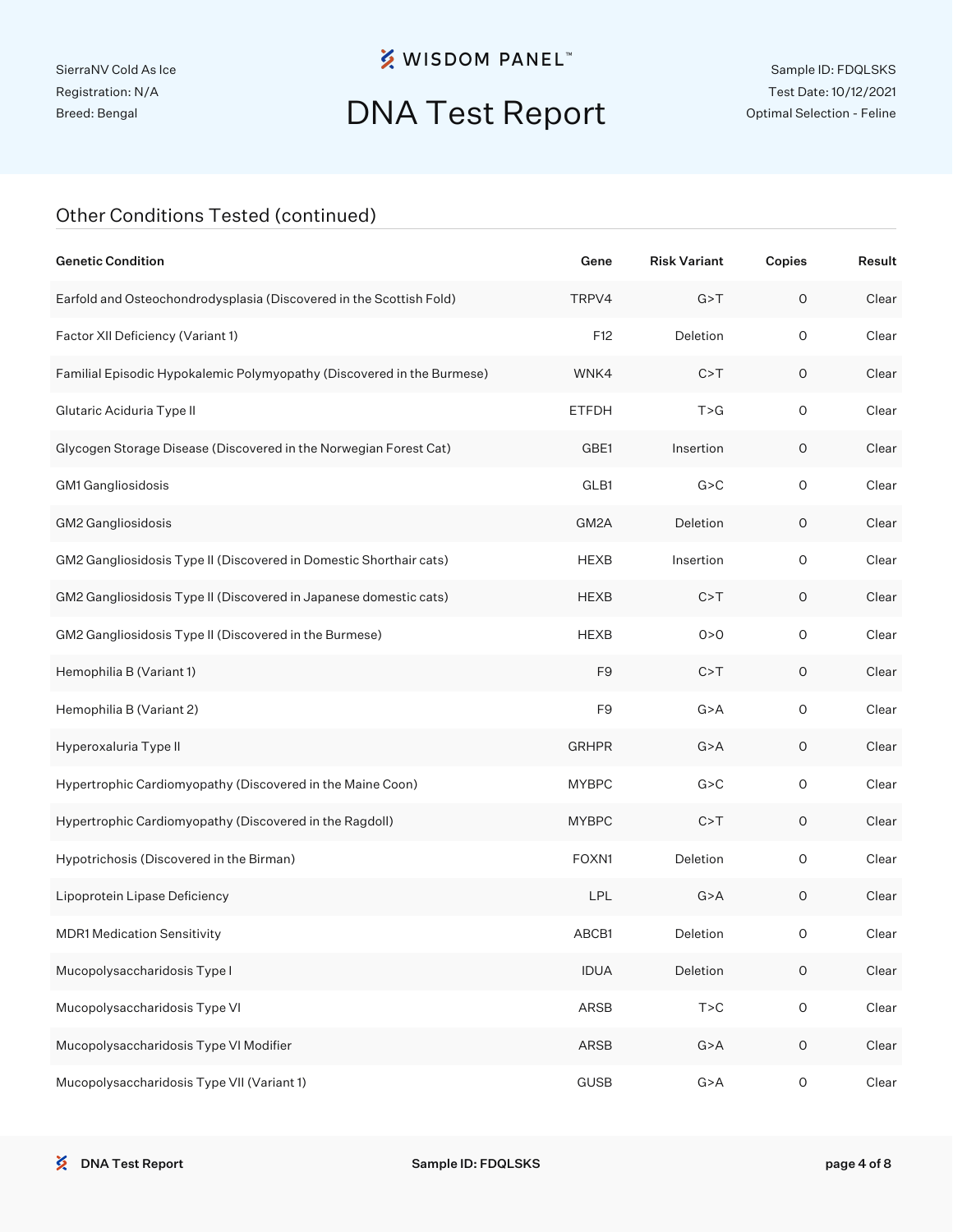SierraNV Cold As Ice Registration: N/A Breed: Bengal

## **※ WISDOM PANEL**™

# DNA Test Report

Sample ID: FDQLSKS Test Date: 10/12/2021 Optimal Selection - Feline

#### Other Conditions Tested (continued)

| <b>Genetic Condition</b>                                | Gene             | <b>Risk Variant</b> | Copies       | Result |
|---------------------------------------------------------|------------------|---------------------|--------------|--------|
| Mucopolysaccharidosis Type VII (Variant 2)              | <b>USB</b>       | C > T               | $\circ$      | Clear  |
| Myotonia Congenita                                      | CLCN1            | G > T               | 0            | Clear  |
| Polycystic Kidney Disease (PKD)                         | PKD1             | C > A               | 0            | Clear  |
| Progressive Retinal Atrophy (Discovered in the Persian) | AIPL1            | C > T               | $\mathsf{O}$ | Clear  |
| Sphingomyelinosis (Variant 1)                           | NPC <sub>1</sub> | G > C               | $\circ$      | Clear  |
| Sphingomyelinosis (Variant 2)                           | NPC <sub>2</sub> | G > A               | 0            | Clear  |
| Spinal Muscular Atrophy (Discovered in the Maine Coon)  | LIX1             | Deletion            | O            | Clear  |
| Vitamin D-Dependent Rickets                             | CYP27B1          | G > T               | O            | Clear  |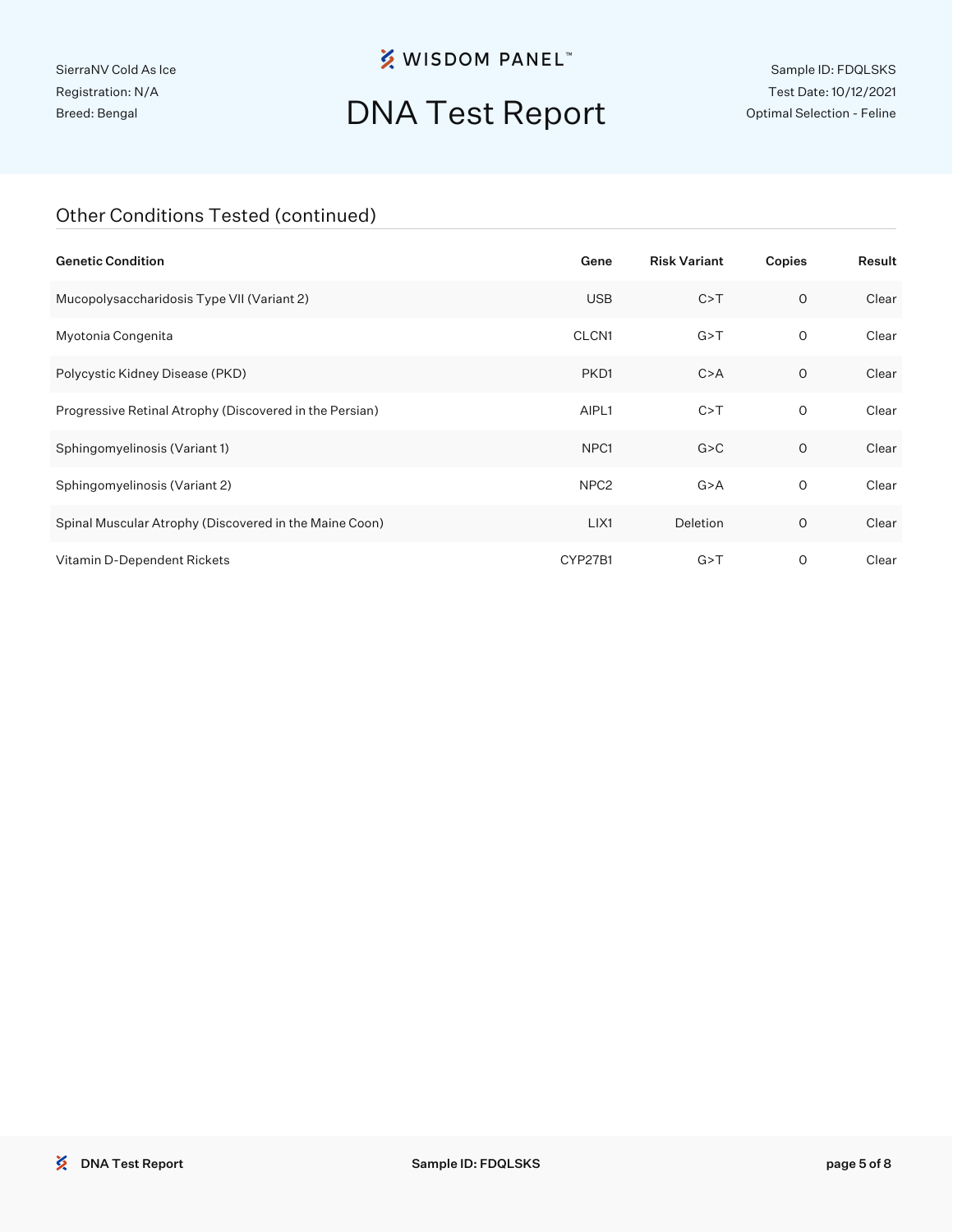## DNA Test Report

## Blood Type Blood Type Genotype Genotype  $A$  and  $A/A$ (Most common) Transfusion Risk Breeding Risk Breeding Risk Moderate Low Mick has the most common blood type. He can be transfused with Type A blood. If breeding, Mick has a low risk of blood type incompatibility with nursing kittens. Variant Tested Description Copies b variant 1 (Common b variant) 0 b variant 2 (Discovered in Turkish breeds) 0 b variant 3 (Discovered in Ragdolls) 0

c variant - Causes AB Blood Type (Discovered in Ragdolls) 0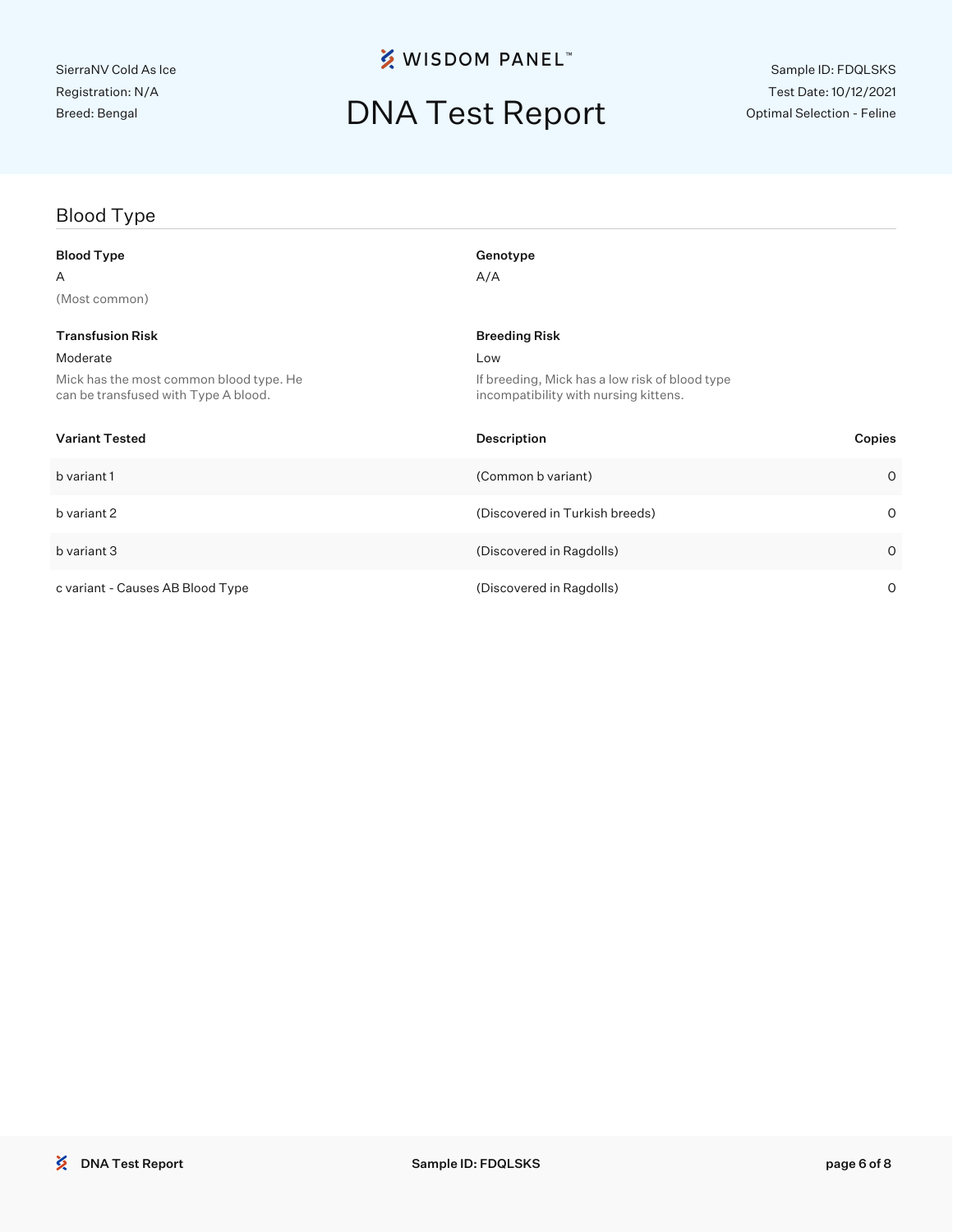## DNA Test Report

#### Coat Color

| <b>Genetic Trait</b>                                    | Gene          | Variant                     | Copies      | Result                              |
|---------------------------------------------------------|---------------|-----------------------------|-------------|-------------------------------------|
| Charcoal (Discovered in the Bengal)                     | ASIP          | $A^{Pb}$                    | $\mathsf O$ | No effect                           |
| Solid Color                                             | ASIP          | a                           | $\mathsf O$ | Banded hairs, tabby patterns likely |
| Gloving (Discovered in the Birman)                      | KIT           | w <sup>g</sup>              | $\mathsf O$ | No effect                           |
| Partial and Full White                                  | KIT           | W or w <sup>s</sup>         | $\mathsf O$ | No effect                           |
| Amber (Discovered in the Norwegian<br>Forest Cat)       | MC1R          | e                           | $\mathsf O$ | No effect                           |
| Russet (Discovered in the Burmese)                      | MC1R          | $e^{r}$                     | O           | No effect                           |
| Dilution                                                | <b>MLPH</b>   | d                           | $\circ$     | No effect                           |
| Albinism (Discovered in Oriental breeds)                | <b>TYR</b>    | $\mathsf{c}^{\,\mathsf{a}}$ | $\mathsf O$ | No effect                           |
| Colorpoint (Discovered in the Burmese)                  | <b>TYR</b>    | $\mathbf{c}^{\,\mathsf{b}}$ | 1           | <b>Colorpoints possible</b>         |
| Colorpoint (Discovered in the Siamese)                  | <b>TYR</b>    | $\mathbf{c}^{\,\mathrm{s}}$ | 1           | <b>Colorpoints possible</b>         |
| Mocha (Discovered in the Burmese)                       | <b>TYR</b>    | $c^{m}$                     | $\circ$     | No effect                           |
| Chocolate                                               | <b>TYRP</b>   | b                           | O           | No effect                           |
| Cinnamon                                                | <b>TYRP</b>   | $b^{\dagger}$               | $\circ$     | No effect                           |
| Coat Type                                               |               |                             |             |                                     |
| <b>Genetic Trait</b>                                    | Gene          | Variant                     | Copies      | Result                              |
| Long Hair (Discovered in many breeds)                   | FGF5          | M4                          | $\mathsf O$ | No effect                           |
| Long Hair (Discovered in the Norwegian<br>Forest Cat)   | FGF5          | M <sub>2</sub>              | $\mathsf O$ | No effect                           |
| Long Hair (Discovered in the Ragdoll and<br>Maine Coon) | FGF5          | МЗ                          | $\mathsf O$ | No effect                           |
| Long Hair (Discovered in the Ragdoll)                   | FGF5          | M1                          | $\mathsf O$ | No effect                           |
| Lykoi Coat (Variant 1)                                  | $\mathsf{HR}$ | $hr^{\text{Ca}}$            | $\mathsf O$ | No effect                           |

Lykoi Coat (Variant 2) **HR** hr<sup>VA</sup> 0 0 No effect